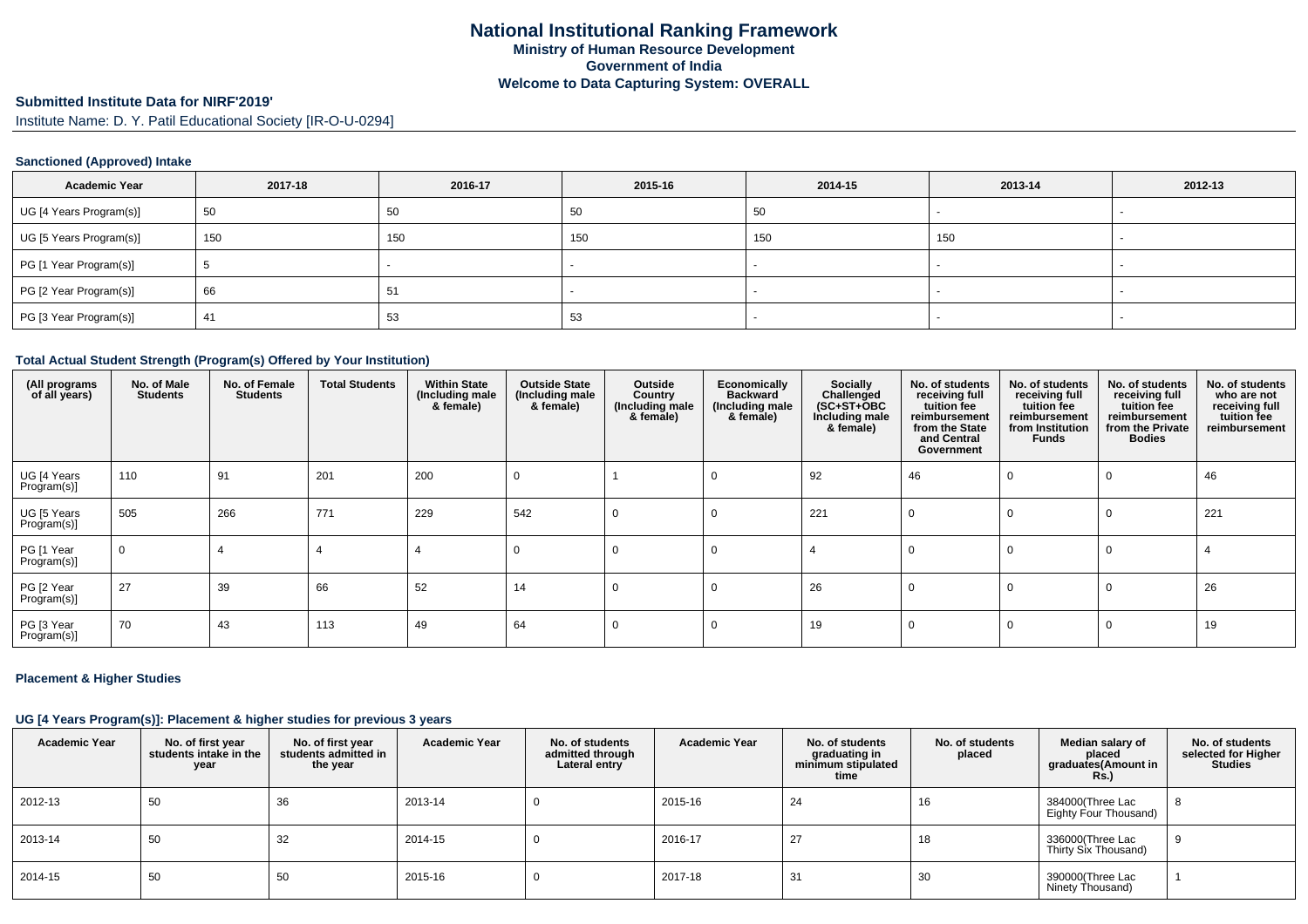#### **UG [5 Years Program(s)]: Placement & higher studies for previous 3 years**

| <b>Academic Year</b> | No. of first year<br>students intake in the<br>year | No. of first vear<br>students admitted in<br>the year | <b>Academic Year</b> | No. of students<br>admitted through<br>Lateral entry | <b>Academic Year</b> | No. of students<br>graduating in<br>minimum stipulated<br>time | No. of students<br>placed | Median salary of<br>placed<br>graduates(Amount in<br>Rs. | No. of students<br>selected for Higher<br><b>Studies</b> |
|----------------------|-----------------------------------------------------|-------------------------------------------------------|----------------------|------------------------------------------------------|----------------------|----------------------------------------------------------------|---------------------------|----------------------------------------------------------|----------------------------------------------------------|
| 2011-12              | 150                                                 | 150                                                   | 2012-13              | U                                                    | 2015-16              | 114                                                            | 66                        | 420000(Four Lac<br>Twenty Thousand)                      | 48                                                       |
| 2012-13              | 150                                                 | 150                                                   | 2013-14              | υ                                                    | 2016-17              | 117                                                            | 89                        | 420000(Four Lac<br>Twenty Thousand)                      | 28                                                       |
| 2013-14              | 150                                                 | 150                                                   | 2014-15              | U                                                    | 2017-18              | 104                                                            | 65                        | 540000(Five Lac Forty<br>Thousand)                       | 39                                                       |

## **PG [1 Years Program(s)]: Placement & higher studies for previous 3 years**

| <b>Academic Year</b> | No. of first year<br>students intake in the<br>year | No. of first year<br>students admitted in<br>the year | <b>Academic Year</b> | No. of students graduating in minimum<br>stipulated time | No. of students<br>placed | Median salary of<br>placed<br>graduates(Amount in<br>Rs. | No. of students<br>selected for Higher<br><b>Studies</b> |
|----------------------|-----------------------------------------------------|-------------------------------------------------------|----------------------|----------------------------------------------------------|---------------------------|----------------------------------------------------------|----------------------------------------------------------|
| 2015-16              | 10                                                  |                                                       | 2015-16              |                                                          |                           | 240000 (Two Lac Forty<br>Thousand)                       |                                                          |
| 2016-17              | 10                                                  |                                                       | 2016-17              |                                                          |                           | 240000 (Two Lac Forty<br>Thousand)                       |                                                          |
| 2017-18              |                                                     |                                                       | 2017-18              |                                                          |                           | O(Zero)                                                  |                                                          |

## **PG [2 Years Program(s)]: Placement & higher studies for previous 3 years**

| <b>Academic Year</b> | No. of first year<br>students intake in the<br>year | No. of first year<br>students admitted in<br>the year | <b>Academic Year</b> | No. of students graduating in minimum<br>stipulated time | No. of students<br>placed | Median salary of<br>placed<br>graduates(Amount in<br><b>Rs.)</b> | No. of students<br>selected for Higher<br><b>Studies</b> |
|----------------------|-----------------------------------------------------|-------------------------------------------------------|----------------------|----------------------------------------------------------|---------------------------|------------------------------------------------------------------|----------------------------------------------------------|
| 2014-15              | 51                                                  | 29                                                    | 2015-16              | 24                                                       | 16                        | 480000(Four Lac<br>Eighty Thousand)                              | - 11                                                     |
| 2015-16              | 51                                                  | 24                                                    | 2016-17              | 24                                                       |                           | 480000(Four Lac<br>Eighty Thousand)                              | - 0                                                      |
| 2016-17              | 51                                                  | 34                                                    | 2017-18              | 28                                                       | 26                        | 480000(Four Lac<br>Eighty Thousand)                              |                                                          |

## **PG [3 Years Program(s)]: Placement & higher studies for previous 3 years**

| <b>Academic Year</b> | No. of first year<br>students intake in the<br>year | No. of first year<br>students admitted in<br>the year | <b>Academic Year</b> | No. of students<br>admitted through<br>Lateral entry | <b>Academic Year</b> | No. of students<br>graduating in<br>minimum stipulated<br>time | No. of students<br>placed | Median salary of<br>placed<br>graduates(Amount in<br><b>Rs.)</b> | No. of students<br>selected for Higher<br><b>Studies</b> |
|----------------------|-----------------------------------------------------|-------------------------------------------------------|----------------------|------------------------------------------------------|----------------------|----------------------------------------------------------------|---------------------------|------------------------------------------------------------------|----------------------------------------------------------|
| 2013-14              | 47                                                  | 44                                                    | 2014-15              |                                                      | 2015-16              | 43                                                             |                           | O(Zero)                                                          |                                                          |
| 2014-15              | 53                                                  | 44                                                    | 2015-16              |                                                      | 2016-17              | 44                                                             |                           | O(Zero)                                                          |                                                          |
| 2015-16              | 53                                                  | 44                                                    | 2016-17              |                                                      | 2017-18              | 36                                                             | 36                        | 900000(Nine Lac)                                                 |                                                          |

#### **Ph.D Student Details**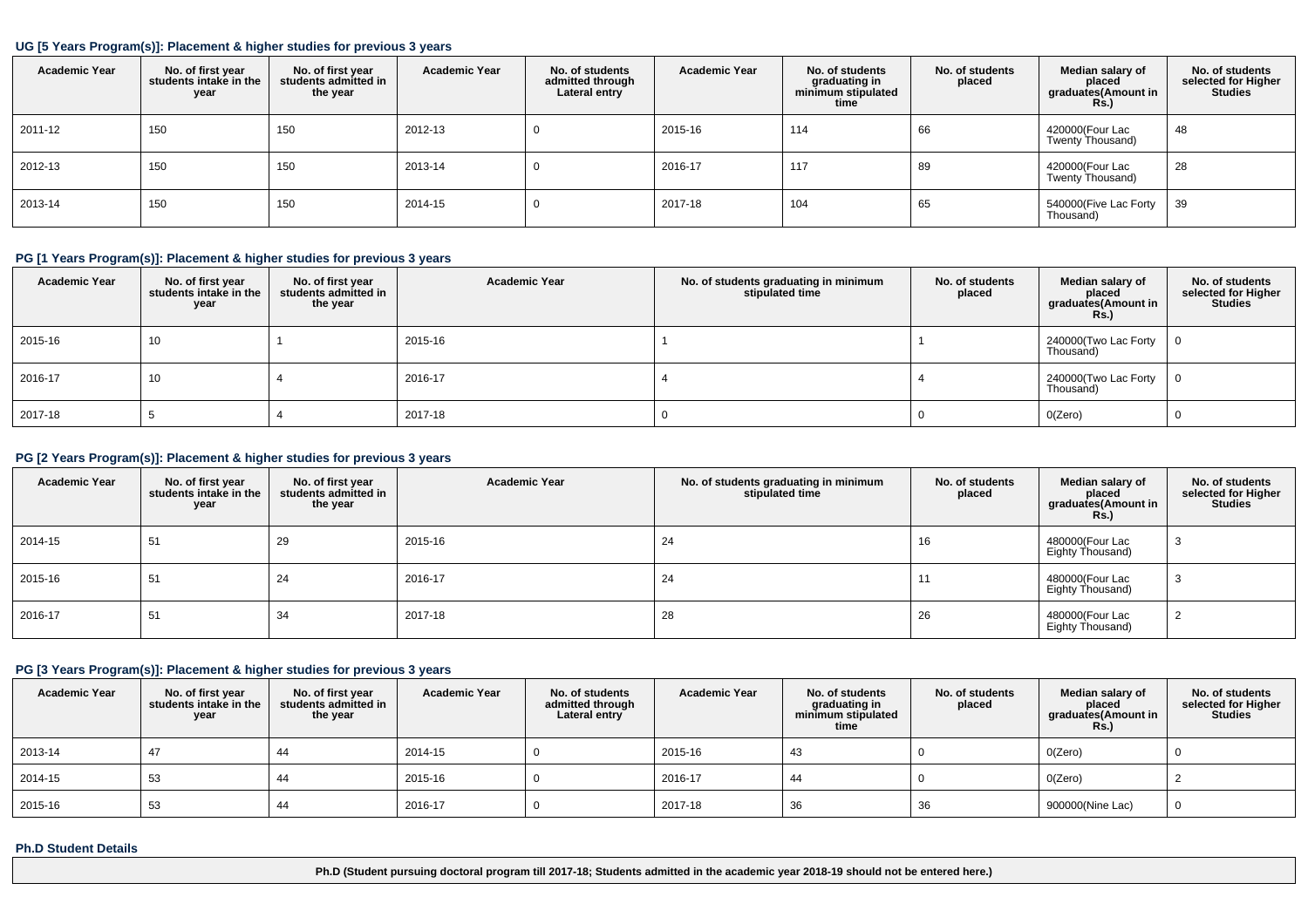|                                                            |         |         | <b>Total Students</b> |  |  |
|------------------------------------------------------------|---------|---------|-----------------------|--|--|
| Full Time                                                  |         | 24      |                       |  |  |
| Part Time                                                  |         | 27      |                       |  |  |
| No. of Ph.D students graduated (including Integrated Ph.D) |         |         |                       |  |  |
|                                                            | 2017-18 | 2016-17 | 2015-16               |  |  |
| Full Time                                                  |         |         |                       |  |  |
| Part Time                                                  |         |         |                       |  |  |

## **Financial Resources: Utilised Amount for the Capital expenditure for previous 3 years**

| Academic Year                                                                                        | 2017-18                                                                           | 2016-17                                                                        | 2015-16                                                                                   |  |  |  |  |  |
|------------------------------------------------------------------------------------------------------|-----------------------------------------------------------------------------------|--------------------------------------------------------------------------------|-------------------------------------------------------------------------------------------|--|--|--|--|--|
|                                                                                                      | <b>Utilised Amount</b>                                                            | <b>Utilised Amount</b>                                                         | <b>Utilised Amount</b>                                                                    |  |  |  |  |  |
| Annual Capital Expenditure on Academic Activities and Resources (excluding expenditure on buildings) |                                                                                   |                                                                                |                                                                                           |  |  |  |  |  |
| Library                                                                                              | 8254882 (Eighty Two Lac Fifty Four Thousand Eight Hundred<br>Eighty Two)          | 3162080 (Thirty One Lac Sixty Two Thousand Eighty)                             | 7221584 (Seventy Two Lac Twenty One Thousand Five<br>Hundred Eighty Four)                 |  |  |  |  |  |
| New Equipment for Laboratories                                                                       | 18312369 (One Crore Eighty Three Lac Twelve Thousand<br>Three Hundred Sixty Nine) | 10568698 (One Crore Five Lac Sixty Eight Thousand Six<br>Hundred Ninety Eight) | 32778634 (Three Crore Twenty Seven Lac Seventy Eight<br>Thousand Six Hundred Thirty Four) |  |  |  |  |  |
| <b>Engineering Workshops</b>                                                                         | $0$ (Zero)                                                                        | 0 (Zero)                                                                       | 0 (Zero)                                                                                  |  |  |  |  |  |
| Other expenditure on creation of Capital Assets (excluding<br>expenditure on Land and Building)      | 20076960 (Two Crore Seventy Five Thousand Nine Hundred<br>Sixty)                  | 9434803 (Ninety Four Lac Thirty Four Thousand Eight Hundred<br>Three)          | 11854152 (One Crore Eighteen Lac Fifty Four Thousand One<br>Hundred Fifty Two)            |  |  |  |  |  |

# **Financial Resources: Utilised Amount for the Operational expenditure for previous 3 years**

| <b>Academic Year</b>                                                                                                                                | 2017-18                                                                                         | 2016-17                                                                                      | 2015-16                                                                                      |  |  |  |  |
|-----------------------------------------------------------------------------------------------------------------------------------------------------|-------------------------------------------------------------------------------------------------|----------------------------------------------------------------------------------------------|----------------------------------------------------------------------------------------------|--|--|--|--|
|                                                                                                                                                     | <b>Utilised Amount</b>                                                                          | <b>Utilised Amount</b>                                                                       | <b>Utilised Amount</b>                                                                       |  |  |  |  |
| <b>Annual Operational Expenditure</b>                                                                                                               |                                                                                                 |                                                                                              |                                                                                              |  |  |  |  |
| Salaries (Teaching and Non Teaching staff)                                                                                                          | 438539334 (Forty Three Crore Eighty Five Lac Thirty Nine<br>Thousand Three Hundred Thirty Four) | 435197351 (Forty Three Crore Fifty One Lac Ninety Seven<br>Thousand Three Hundred Fifty One) | 311997889 (Thirty One Crore Nineteen Lac Ninety Seven<br>Thousand Eight Hundred Eighty Nine) |  |  |  |  |
| Maintenance of Academic Infrastructure or consumables.<br>other running expenditures etc. (excluding maintenance of<br>hostels and allied services) | 394107783 (Thirty Nine Crore Forty One Lac Seven Thousand<br>Seven Hundred Eighty Three)        | 429286245 (Forty Two Crore Ninety Two Lac Eighty Six<br>Thousand Two Hundred Forty Flve)     | 290563970 (Twenty Nine Crore Five Lac Sixty Three Thousand<br>Nine Hundred Seventy)          |  |  |  |  |
| Seminars/Conferences/Workshops                                                                                                                      | 3698456 (Thirty Six Lac Ninety Eight Thousand Four Hundred<br>Fifty Six)                        | 6491710 (Sixty Four Lac Ninety One Thousand Seven<br>Hundred Ten )                           | 3890489 (Thirty Eight Lac Ninety Thousand Four Hundred<br>Eighty Nine)                       |  |  |  |  |

**IPR**

| Calendar year            | 2017 | 2016 | 2015 |
|--------------------------|------|------|------|
| No. of Patents Published |      |      |      |
| No. of Patents Granted   |      |      |      |

## **Sponsored Research Details**

| <b>N</b> Year<br>Financial | 2017-18 | 2016-17 | 2015-16 |
|----------------------------|---------|---------|---------|
|----------------------------|---------|---------|---------|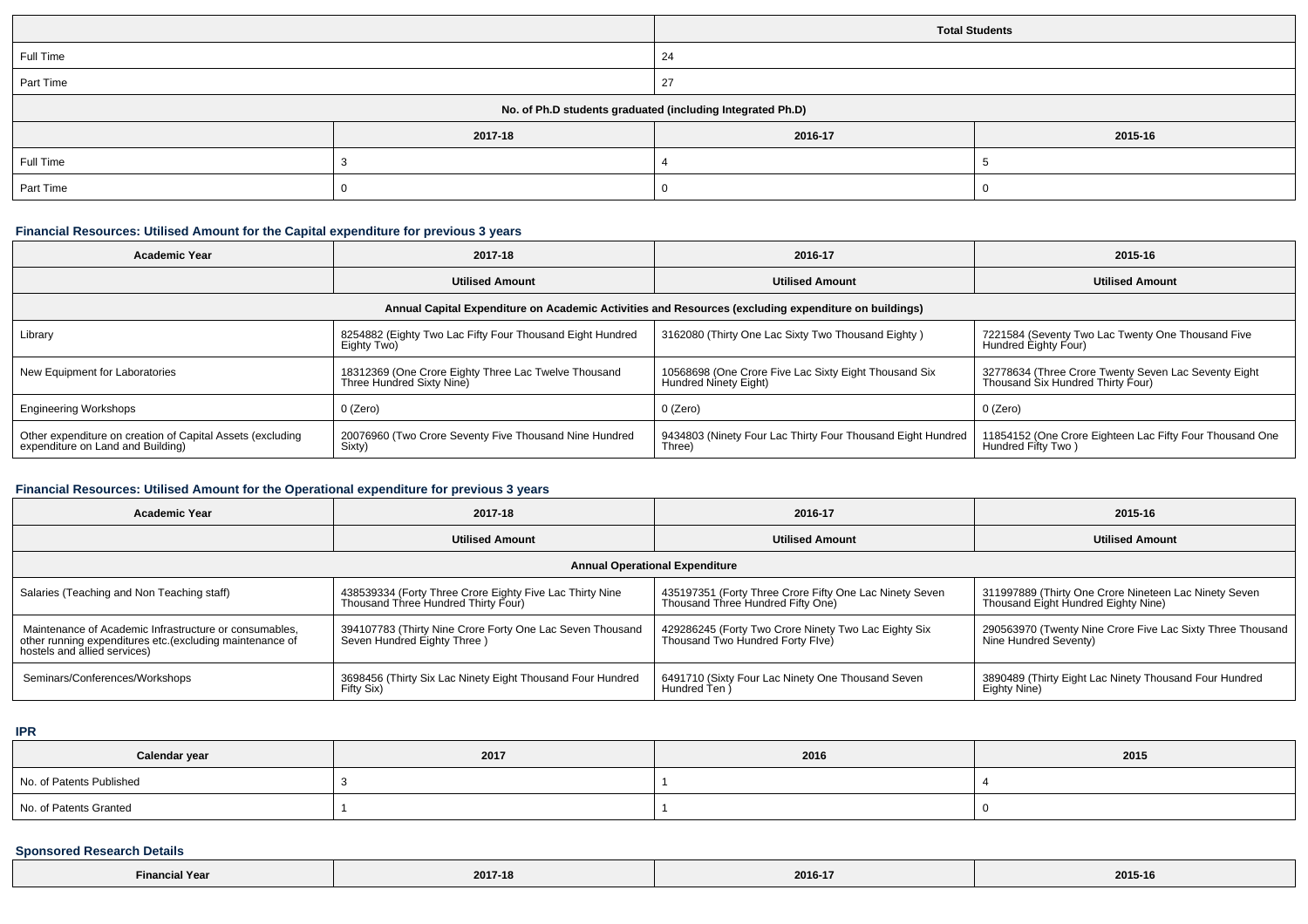| Total no. of Sponsored Projects          |                               |                                                                 |                |
|------------------------------------------|-------------------------------|-----------------------------------------------------------------|----------------|
| Total no. of Funding Agencies            |                               |                                                                 |                |
| Total Amount Received (Amount in Rupees) | 5130000                       | 3127195                                                         | 3100000        |
| Amount Received in Words                 | Fifty One Lac Thirty Thousand | Thirty One Lac Twenty Seven Thousand One Hundred Ninety<br>Five | Thirty One Lac |

# **Consultancy Project Details**

| <b>Financial Year</b>                    | 2017-18                                                                                                                            | 2016-17 | 2015-16                                           |
|------------------------------------------|------------------------------------------------------------------------------------------------------------------------------------|---------|---------------------------------------------------|
| Total no. of Consultancy Projects        | 614                                                                                                                                | 533     | 544                                               |
| Total no. of Client Organizations        |                                                                                                                                    |         |                                                   |
| Total Amount Received (Amount in Rupees) | 14292862                                                                                                                           | 9146689 | 8820906                                           |
| Amount Received in Words                 | One Crore Forty Two Lac Ninety Two Thousand Eight Hundred   Ninety One Lac Forty Six Thousand Six Hundred Eighty Nine<br>Sixty Two |         | Eighty Eight Lac Twenty Thousand Nine Hundred Six |

# **Executive Development Programs (Minimum one year duration)**

| <b>Financial Year</b>                       | 2017-18                | 2016-17 | 2015-16 |  |
|---------------------------------------------|------------------------|---------|---------|--|
| Total no. of Executive Development Programs |                        |         |         |  |
| Total no. of Participants                   |                        |         |         |  |
| Total Amount Received (Amount in Rupees)    | 20000                  |         |         |  |
| Total Annual Earnings in Words              | <b>Twenty Thousand</b> | Zero    | Zero    |  |

# **PCS Facilities: Facilities of physically challenged students**

| 1. Do your institution buildings have Lifts/Ramps?                                                                                                        | Yes, more than 80% of the buildings |
|-----------------------------------------------------------------------------------------------------------------------------------------------------------|-------------------------------------|
| 2. Do your institution have provision for walking aids, includingwheelchairs and transportation from one building to another for<br>handicapped students? | Yes                                 |
| 3. Do your institution buildings have specially designed toilets for handicapped students?                                                                | Yes, more than 80% of the buildings |

# **Faculty Details**

| 1. How many faculty members of your institution have received highly reputed national/international awards/recognition from<br>Central government agencies in the previous year (2017-18)? | 16 |
|--------------------------------------------------------------------------------------------------------------------------------------------------------------------------------------------|----|
|--------------------------------------------------------------------------------------------------------------------------------------------------------------------------------------------|----|

# **Faculty Details**

| <b>Srno</b> | Name                         | Age | Designation                                         | Gender | Qualification  | <b>Experience (In</b><br><b>Months</b> ) | <b>Is Associated</b><br><b>Last Year</b> | Currently<br>working with<br>institution? | <b>Joining Date</b> | <b>Leaving Date</b> | <b>Association type</b> |
|-------------|------------------------------|-----|-----------------------------------------------------|--------|----------------|------------------------------------------|------------------------------------------|-------------------------------------------|---------------------|---------------------|-------------------------|
|             | Mrs Suhasinee A<br>Rathod    | 54  | Dean / Principal /<br>Director / Vice<br>Chancellor | Female | M.Sc.(Nursing) | 324                                      | Yes                                      | Yes                                       | 02-05-2011          | $\sim$              | Regular                 |
|             | Mr Sunil K Awati             | 38  | Professor                                           | Male   | M.Sc.(Nursing) | 120                                      | Yes                                      | Yes                                       | 01-07-2009          | $\sim$              | Regular                 |
| 3           | Mrs Janaki<br>Prakash Shinde | 35  | Associate<br>Professor                              | Female | M.Sc.(Nursing) | 84                                       | Yes                                      | Yes                                       | 01-08-2011          | $\sim$              | Regular                 |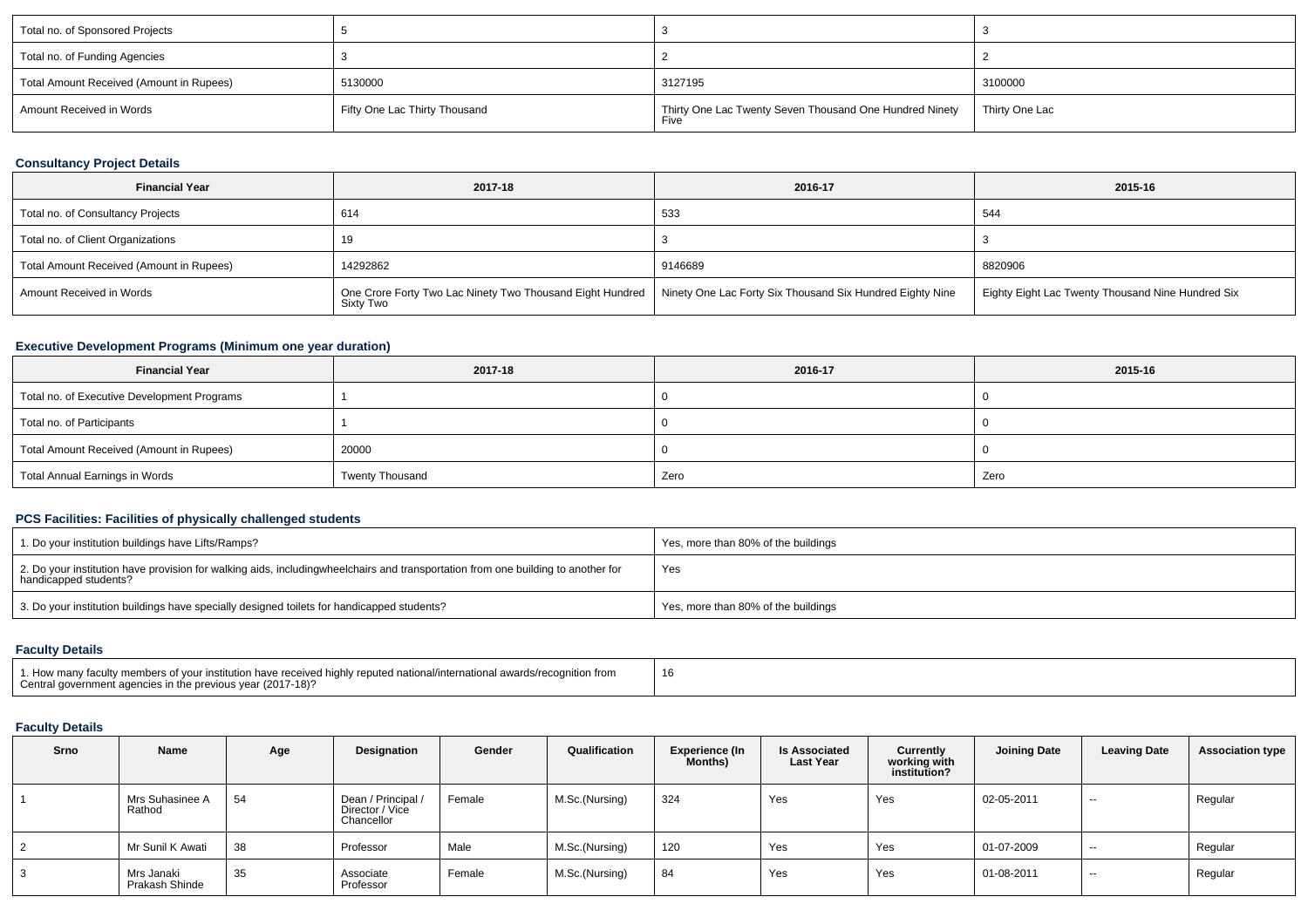|                | Mr Pravin L<br>Subravgoudar    | 34 | Associate<br>Professor                              | Male   | M.Sc.(Nursing) | 84     | Yes        | Yes | 01-08-2012 | $\overline{\phantom{a}}$ | Regular |
|----------------|--------------------------------|----|-----------------------------------------------------|--------|----------------|--------|------------|-----|------------|--------------------------|---------|
| 5              | Mrs Sheetal M<br>Kamble        | 43 | Associate<br>Professor                              | Female | M.Sc.(Nursing) | 84     | Yes        | Yes | 28-07-2015 | $\overline{\phantom{a}}$ | Regular |
| 6              | Mrs Sunanda P<br>Kale          | 48 | Associate<br>Professor                              | Female | M.Sc.(Nursing) | 180    | Yes        | Yes | 24-08-2002 | $\overline{\phantom{a}}$ | Regular |
| $\overline{7}$ | Mr Shivgounda L<br>Patil       | 33 | Assistant<br>Professor                              | Male   | M.Sc.(Nursing) | 60     | Yes        | Yes | 19-10-2016 | $\overline{\phantom{a}}$ | Regular |
| 8              | Mr Amos P<br>Talsandekar       | 31 | Assistant<br>Professor                              | Male   | M.Sc.(Nursing) | 60     | Yes        | Yes | 04-09-2013 | $\overline{\phantom{a}}$ | Regular |
| 9              | Mr Amit K Mane                 | 31 | Assistant<br>Professor                              | Male   | M.Sc.(Nursing) | 48     | Yes        | Yes | 16-09-2015 | $\overline{\phantom{a}}$ | Regular |
| 10             | Mrs Aparna V<br>Joshi          | 39 | Assistant<br>Professor                              | Female | M.Sc.(Nursing) | 48     | Yes        | Yes | 26-09-2015 | $\overline{\phantom{a}}$ | Regular |
| 11             | Mr Anupam P<br>Kamerikar       | 32 | Assistant<br>Professor                              | Male   | M.Sc.(Nursing) | 48     | Yes        | Yes | 01-10-2016 | $\overline{\phantom{a}}$ | Regular |
| 12             | Mr Nikhil<br>Tasgaonkar        | 25 | Assistant<br>Professor                              | Male   | M.Sc.(Nursing) | 24     | Yes        | Yes | 01-07-2017 | $\overline{\phantom{a}}$ | Regular |
| 13             | Ms Manisha A<br>Bijapurkar     | 45 | Professor                                           | Female | M.Sc.(Nursing) | 168    | Yes        | Yes | 01-08-2002 | $\overline{\phantom{a}}$ | Regular |
| 14             | Mr Suraj R<br>Chopade          | 32 | Assistant<br>Professor                              | Male   | M.Sc.(Nursing) | 48     | Yes        | Yes | 14-09-2015 | $\overline{\phantom{a}}$ | Regular |
| 15             | Mrs Manisha S<br>Samudre       | 40 | Assistant<br>Professor                              | Female | M.Sc.(Nursing) | 60     | Yes        | Yes | 01-07-2017 | $\overline{\phantom{a}}$ | Regular |
| 16             | Dr Chandrkant D<br>Lokhande    | 62 | Dean / Principal /<br>Director / Vice<br>Chancellor | Male   | Ph.D           | 372    | Yes        | Yes | 01-07-2016 | $\sim$                   | Regular |
| 17             | Dr Manisha<br>Phadatare        | 31 | Assistant<br>Professor                              | Female | Ph.D           | 53     | Yes        | Yes | 18-05-2014 | --                       | Regular |
| 18             | Dr Meghnad G<br>Joshi          | 40 | Associate<br>Professor                              | Male   | Ph.D           | 132    | Yes        | Yes | 01-04-2012 | --                       | Regular |
| 19             | Dr Indumathi<br>Somasundaram   | 32 | Assistant<br>Professor                              | Female | Ph.D           | 108    | Yes        | Yes | 07-10-2014 | --                       | Regular |
| 20             | Dr Arvind Gulbake              | 35 | Assistant<br>Professor                              | Male   | Ph.D           | 120    | Yes        | Yes | 29-06-2015 | $\overline{\phantom{a}}$ | Regular |
| 21             | Dr Raghvendra<br>Bohara        | 33 | Assistant<br>Professor                              | Male   | Ph.D           | 29     | Yes        | Yes | 15-06-2016 | $\overline{\phantom{a}}$ | Regular |
| 22             | Dr Shivaji H Pawar             | 72 | Professor                                           | Male   | Ph.D           | 372    | Yes        | Yes | 09-06-2016 |                          | Regular |
| 23             | Mr Sivakumar D                 | 38 | Assistant<br>Professor                              | Male   | M.Sc.          | $15\,$ | Yes        | Yes | 26-08-2017 | $\overline{\phantom{a}}$ | Regular |
| 24             | Dr Mrs P N<br>Pawaskar         | 59 | Assistant<br>Professor                              | Female | Ph.D           | 312    | Yes        | Yes | 21-08-2017 | $\overline{\phantom{a}}$ | Regular |
| 25             | Ms Pooja<br>Ravasaheb Patil    | 28 | Assistant<br>Professor                              | Female | M.Sc.          | 24     | Yes        | Yes | 22-08-2017 | $\overline{\phantom{a}}$ | Regular |
| $26\,$         | Dr Ashwini<br>Khanderao Jadhav | 30 | Assistant<br>Professor                              | Female | Ph.D           | 48     | ${\sf No}$ | Yes | 01-08-2018 | ۰.                       | Regular |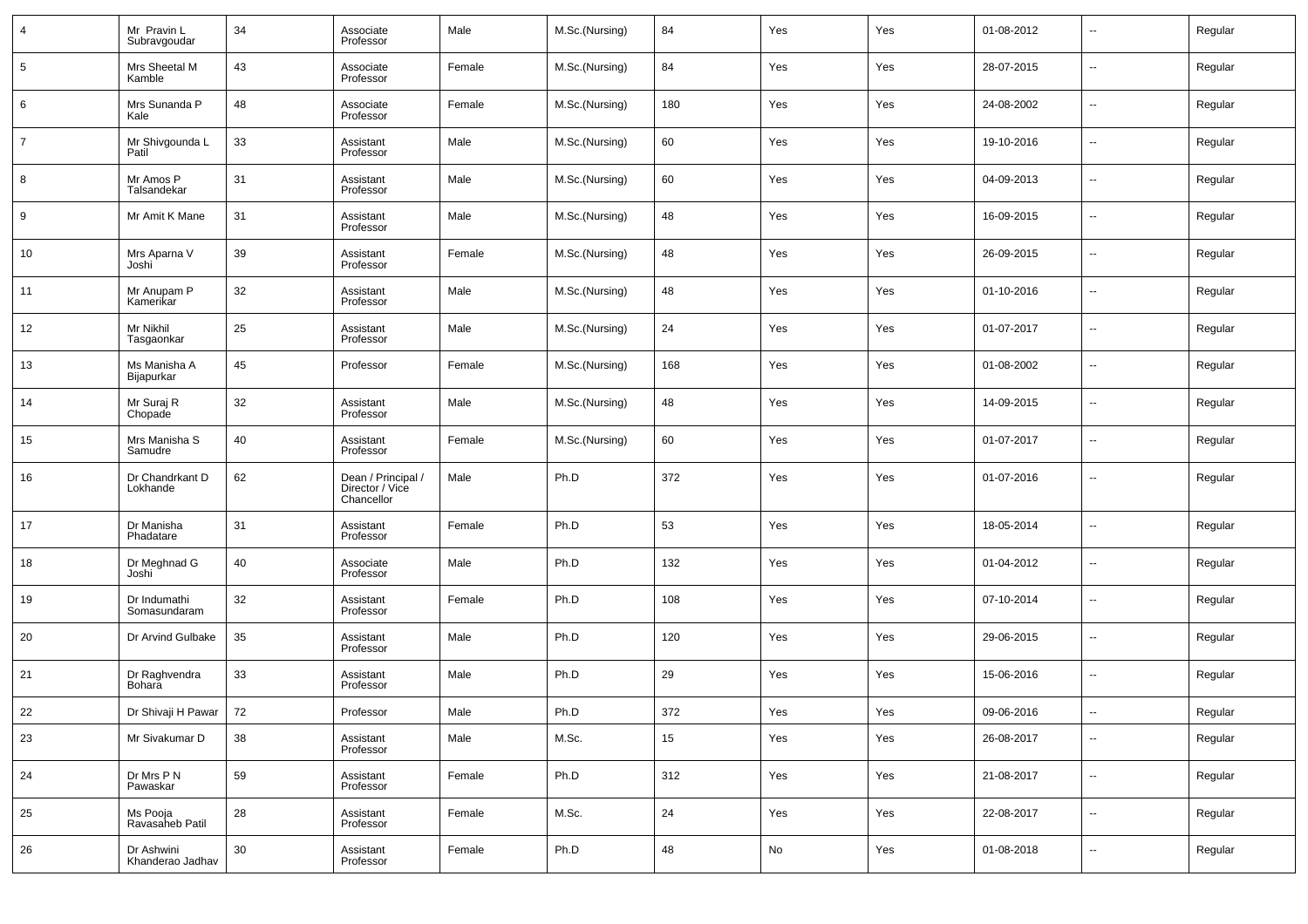| 27 | Dr Shadab Imtiyaz<br>Almelkar | 37 | Assistant<br>Professor | Male   | Ph.D         | 3   | No  | Yes | 01-09-2018 | --                       | Regular |
|----|-------------------------------|----|------------------------|--------|--------------|-----|-----|-----|------------|--------------------------|---------|
| 28 | Dr Pravin Ghule               | 34 | Assistant<br>Professor | Male   | DM(Medicine) | 100 | Yes | Yes | 01-04-2016 | $\sim$                   | Regular |
| 29 | Dr Swapnil K<br>Chendake      | 29 | Assistant<br>Professor | Male   | <b>MDS</b>   | 18  | No  | Yes | 01-02-2017 | ш,                       | Regular |
| 30 | Dr Abhay D<br>Chougale        | 52 | Professor              | Male   | M.S          | 338 | Yes | Yes | 01-10-1993 | $\sim$                   | Regular |
| 31 | Dr Abhay R Shirke             | 63 | Associate<br>Professor | Male   | M.S          | 232 | Yes | Yes | 15-11-2007 | ш,                       | Regular |
| 32 | Dr Abhaydeep<br>Arage         | 57 | Assistant<br>Professor | Male   | M.D          | 87  | Yes | Yes | 15-04-2014 | $\sim$                   | Regular |
| 33 | Dr Abhijeet K<br>Korane       | 38 | Assistant<br>Professor | Male   | M.D          | 82  | Yes | Yes | 01-06-2015 | ш,                       | Regular |
| 34 | Dr Abhinandan M<br>Kadiyal    | 35 | Assistant<br>Professor | Male   | <b>DNB</b>   | 96  | Yes | Yes | 01-01-2016 | $\sim$                   | Regular |
| 35 | Dr Ajit B Joshi               | 57 | Assistant<br>Professor | Male   | M.D          | 119 | Yes | Yes | 20-02-1991 | ш,                       | Regular |
| 36 | Dr Ajit N Patil               | 52 | Professor              | Male   | M.D          | 318 | Yes | Yes | 15-04-1997 | $\sim$                   | Regular |
| 37 | Dr Amol U<br>Gowaikar         | 41 | Assistant<br>Professor | Male   | <b>DNB</b>   | 83  | Yes | Yes | 01-06-2015 | --                       | Regular |
| 38 | Dr Amruta Vanjol              | 34 | Assistant<br>Professor | Female | M.D          | 50  | No  | Yes | 01-07-2017 | --                       | Regular |
| 39 | Dr Aneesh Amte                | 45 | Assistant<br>Professor | Male   | DM(Medicine) | 142 | Yes | Yes | 01-10-2012 | --                       | Regular |
| 40 | Dr Anil B Kurane              | 55 | Professor              | Male   | M.D          | 333 | Yes | Yes | 01-10-1993 | н.                       | Regular |
| 41 | Dr Anjali V Wagh              | 52 | Professor              | Female | M.D          | 337 | Yes | Yes | 23-07-1992 | --                       | Regular |
| 42 | Dr Arati Jadhav               | 40 | Assistant<br>Professor | Female | M.D          | 77  | Yes | Yes | 05-12-2014 | --                       | Regular |
| 43 | Dr Archita R Patil            | 39 | Associate<br>Professor | Female | <b>DNB</b>   | 189 | Yes | Yes | 05-07-2005 | --                       | Regular |
| 44 | Dr Arjun R Adnaik             | 42 | Assistant<br>Professor | Male   | DM(Medicine) | 166 | Yes | Yes | 01-10-2010 | --                       | Regular |
| 45 | Dr Arun S<br>Karmalkar        | 49 | Associate<br>Professor | Male   | M.S          | 187 | Yes | Yes | 01-01-2003 | --                       | Regular |
| 46 | Dr Arvind A<br>Kulkarni       | 66 | Professor              | Male   | M.S          | 359 | Yes | Yes | 01-08-1991 | $\overline{\phantom{a}}$ | Regular |
| 47 | Dr Ashok A<br>Chougule        | 55 | Assistant<br>Professor | Male   | M.D          | 138 | Yes | Yes | 01-02-2010 | $\overline{\phantom{a}}$ | Regular |
| 48 | Dr Ashutosh B<br>Potdar       | 35 | Associate<br>Professor | Male   | M.D          | 108 | Yes | Yes | 05-08-2017 | $\sim$                   | Regular |
| 49 | Dr Asmita S<br>Kulkarni       | 54 | Assistant<br>Professor | Female | M.D          | 74  | Yes | Yes | 15-06-2015 | $\sim$                   | Regular |
| 50 | Dr Balasaheb C<br>Patil       | 43 | Professor              | Male   | M.S          | 219 | Yes | Yes | 01-01-2004 | $\sim$                   | Regular |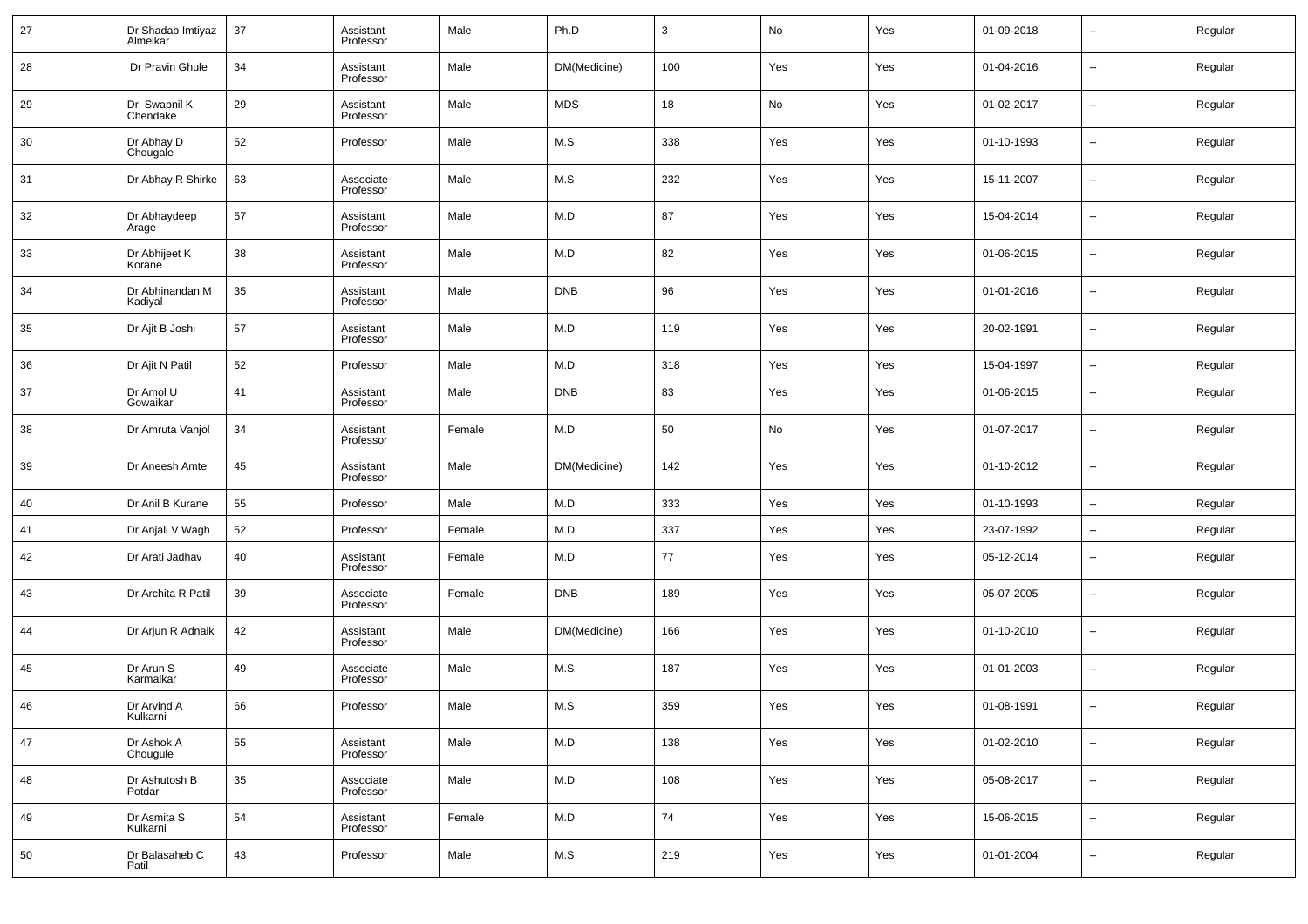| 51 | Dr Balasaheb G<br>Shelake    | 49 | Assistant<br>Professor | Male   | M.D        | 158    | Yes | Yes | 31-05-2006 | $\overline{\phantom{a}}$ | Regular |
|----|------------------------------|----|------------------------|--------|------------|--------|-----|-----|------------|--------------------------|---------|
| 52 | Dr Basagauda R<br>Patil      | 49 | Professor              | Male   | <b>MDS</b> | 274    | Yes | Yes | 01-01-2014 | $\overline{\phantom{a}}$ | Regular |
| 53 | Dr Bipin M Tiwale            | 53 | Professor              | Male   | Ph.D       | 346    | Yes | Yes | 05-02-1992 | $\overline{\phantom{a}}$ | Regular |
| 54 | Dr Buddhiraj S<br>Patil      | 56 | Assistant<br>Professor | Male   | M.D        | 74     | Yes | Yes | 01-06-2015 | $\overline{\phantom{a}}$ | Regular |
| 55 | Dr Deelip C Shah             | 65 | Assistant<br>Professor | Male   | M.D        | 119    | Yes | Yes | 01-01-2011 | $\overline{\phantom{a}}$ | Regular |
| 56 | Dr Deepak W<br>Deshkar       | 58 | Assistant<br>Professor | Male   | M.D        | 348    | Yes | Yes | 16-08-1989 | $\overline{\phantom{a}}$ | Regular |
| 57 | Dr Devavrat G<br>Harshe      | 32 | Assistant<br>Professor | Male   | M.D        | 46     | Yes | Yes | 01-06-2015 | $\overline{\phantom{a}}$ | Regular |
| 58 | Dr Devyani A<br>Kulkarni     | 55 | Assistant<br>Professor | Female | M.D        | 78     | Yes | Yes | 15-11-2013 | $\overline{\phantom{a}}$ | Regular |
| 59 | Dr Gurudas R<br>Harse        | 63 | Professor              | Male   | M.D        | 285    | Yes | Yes | 01-11-1996 | $\overline{\phantom{a}}$ | Regular |
| 60 | Dr Hemant P<br>Bharti        | 47 | Assistant<br>Professor | Male   | M.D        | 138    | Yes | Yes | 01-02-2010 | $\overline{\phantom{a}}$ | Regular |
| 61 | Dr Hrishiketh A<br>Joshi     | 41 | Assistant<br>Professor | Male   | M.S        | 88     | Yes | Yes | 21-01-2015 | $\overline{\phantom{a}}$ | Regular |
| 62 | Dr Jagannath S<br>Shete      | 33 | Assistant<br>Professor | Male   | M.D        | 79     | Yes | Yes | 01-06-2016 | $\overline{\phantom{a}}$ | Regular |
| 63 | Dr Jarinabanu<br>Tahashildar | 54 | Assistant<br>Professor | Female | M.D        | 68     | Yes | Yes | 09-12-2015 | $\overline{\phantom{a}}$ | Regular |
| 64 | Dr Jeetendra K<br>Patil      | 47 | Associate<br>Professor | Male   | M.D        | 265    | Yes | Yes | 01-12-2000 | $\overline{\phantom{a}}$ | Regular |
| 65 | Dr Jeevankumar U<br>Yadav    | 43 | Professor              | Male   | M.D        | 242    | Yes | Yes | 05-10-2013 | $\overline{\phantom{a}}$ | Regular |
| 66 | Dr Kunal A Patil             | 33 | Assistant<br>Professor | Male   | M.D        | 80     | Yes | Yes | 28-11-2016 | $\overline{\phantom{a}}$ | Regular |
| 67 | Dr Mahadeo R<br>Patil        | 42 | Assistant<br>Professor | Male   | M.S        | 154    | Yes | Yes | 01-09-2009 | $\overline{\phantom{a}}$ | Regular |
| 68 | Dr Mansingrao N<br>Ghatage   | 56 | Professor              | Male   | M.S        | 305    | Yes | Yes | 01-09-1996 | $\overline{\phantom{a}}$ | Regular |
| 69 | Dr Mayuresh M<br>Deshpande   | 35 | Assistant<br>Professor | Male   | M.S        | 109    | Yes | Yes | 01-06-2015 | $\overline{\phantom{a}}$ | Regular |
| 70 | Dr Milind M Sabnis           | 56 | Professor              | Male   | M.S        | 235    | Yes | Yes | 03-02-1993 | $\overline{\phantom{a}}$ | Regular |
| 71 | Dr Mohan A Patil             | 59 | Professor              | Male   | M.D        | 265    | Yes | Yes | 01-11-2010 | $\overline{\phantom{a}}$ | Regular |
| 72 | Dr Mohan P<br>Potdar         | 65 | Professor              | Male   | M.D        | 81     | Yes | Yes | 03-02-1991 | ۰.                       | Regular |
| 73 | Dr Mr S M<br>Shhadakshri     | 41 | Associate<br>Professor | Male   | M.S        | 96     | Yes | Yes | 23-04-2018 | $\overline{\phantom{a}}$ | Regular |
| 74 | Dr Mr Aniket P<br>Patil      | 34 | Assistant<br>Professor | Male   | M.S        | $57\,$ | Yes | Yes | 01-07-2018 | ۰.                       | Regular |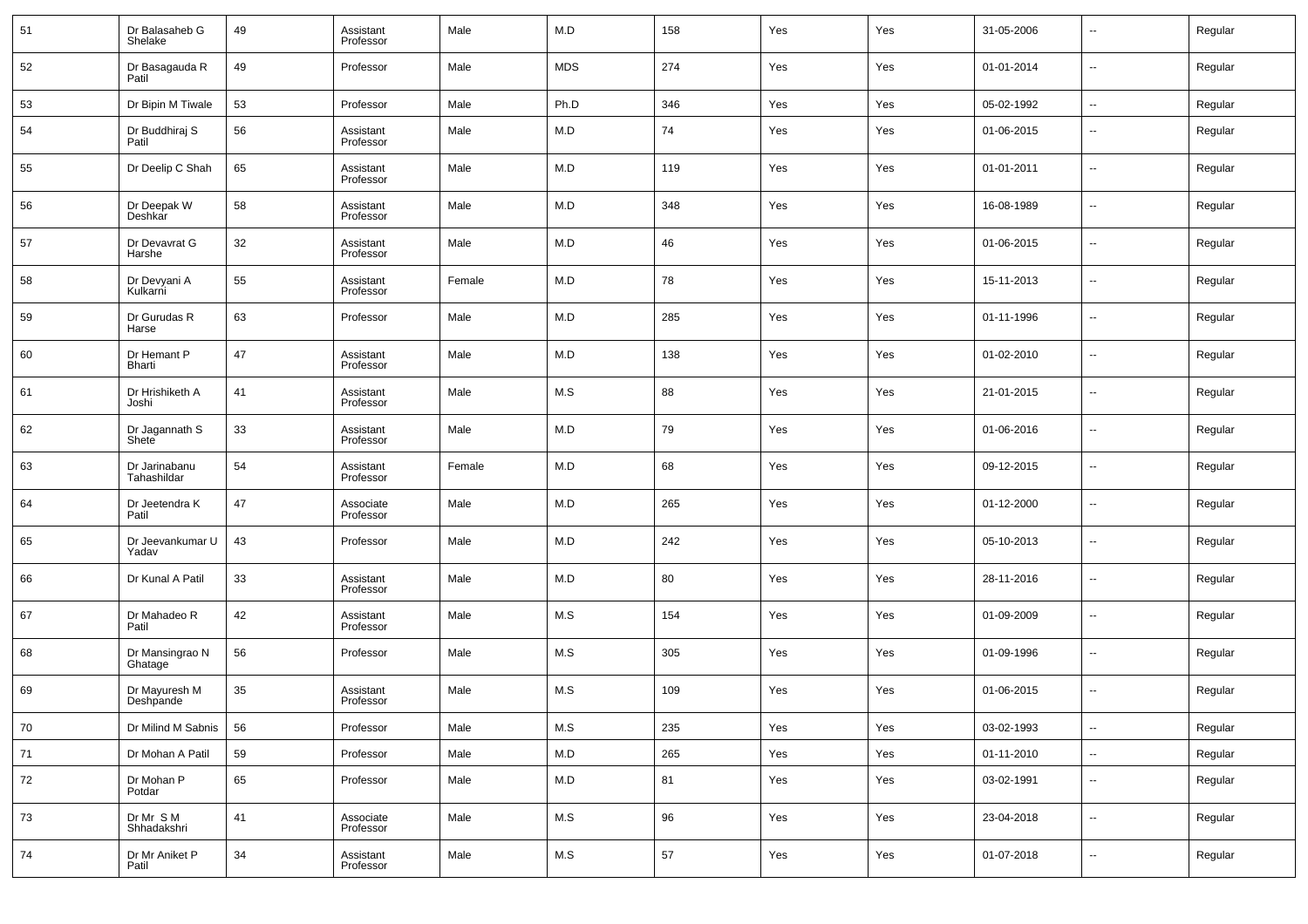| 75 | Dr Mr Aniket Patil                | 24 | Assistant<br>Professor | Male   | M.S        | 48  | Yes | Yes | 23-04-2018 | --                       | Regular |
|----|-----------------------------------|----|------------------------|--------|------------|-----|-----|-----|------------|--------------------------|---------|
| 76 | Dr Mr Mahadev<br>Mane             | 44 | Professor              | Male   | M.D        | 227 | Yes | Yes | 01-07-2018 | --                       | Regular |
| 77 | Dr Mrs Akshata<br>Mirajkar        | 30 | Assistant<br>Professor | Female | M.D        | 45  | Yes | Yes | 21-08-2018 | --                       | Regular |
| 78 | Dr Mrs Amruta N<br>Kumbhar        | 34 | Assistant<br>Professor | Female | M.D        | 72  | Yes | Yes | 12-03-2015 | --                       | Regular |
| 79 | Dr Mrs Anita R<br>Gune            | 50 | Associate<br>Professor | Female | M.S        | 149 | Yes | Yes | 06-02-2006 | --                       | Regular |
| 80 | Dr Mrs Anjana A<br>Mohite         | 50 | Associate<br>Professor | Female | M.S        | 284 | No  | Yes | 25-11-1994 | --                       | Regular |
| 81 | Dr Mrs Anupama<br>D Sahastrabudhe | 50 | Associate<br>Professor | Female | M.D        | 223 | Yes | Yes | 14-11-2002 | --                       | Regular |
| 82 | Dr Mrs Archana G<br>Dhavanshankh  | 43 | Professor              | Female | M.D        | 208 | Yes | Yes | 07-04-2000 | --                       | Regular |
| 83 | Dr Mrs Archana P<br>Shinde        | 41 | Assistant<br>Professor | Female | M.D        | 149 | Yes | Yes | 15-03-2010 | --                       | Regular |
| 84 | Dr Mrs Archana<br>Patil           | 34 | Assistant<br>Professor | Female | M.D        | 74  | Yes | Yes | 01-06-2016 | --                       | Regular |
| 85 | Dr Mrs Ashalata D<br>Patil        | 52 | Professor              | Female | M.S        | 347 | Yes | Yes | 01-07-1989 | --                       | Regular |
| 86 | Dr Mrs Indira A<br>Kurane         | 54 | Assistant<br>Professor | Female | M.D        | 148 | Yes | Yes | 17-02-2006 | --                       | Regular |
| 87 | Dr Mrs Kalpana R<br>Kulkarni      | 57 | Professor              | Female | <b>DNB</b> | 342 | Yes | Yes | 01-04-2002 | --                       | Regular |
| 88 | Dr Mrs Meeta A<br>Burande         | 43 | Professor              | Female | M.D        | 209 | Yes | Yes | 17-06-2006 | --                       | Regular |
| 89 | Dr Mrs Naqiya N<br>Bellary        | 28 | Assistant<br>Professor | Female | M.S        | 53  | No  | Yes | 15-02-2017 | --                       | Regular |
| 90 | Dr Mrs Nivedita B<br>Patil        | 42 | Professor              | Female | M.D        | 219 | Yes | Yes | 15-07-2003 | --                       | Regular |
| 91 | Dr Mrs Padmaja R<br>Desai         | 45 | Professor              | Female | M.D        | 186 | Yes | Yes | 02-01-1999 | --                       | Regular |
| 92 | Dr Mrs Pallavi A<br>Potdar        | 35 | Associate<br>Professor | Female | M.D        | 112 | No  | Yes | 05-08-2017 | --                       | Regular |
| 93 | Dr Mrs Rajashri S<br>Mane         | 50 | Professor              | Female | M.S        | 314 | Yes | Yes | 13-09-1995 | ۰.                       | Regular |
| 94 | Dr Mrs Rashmi V<br>Chavan         | 45 | Associate<br>Professor | Female | M.D        | 256 | Yes | Yes | 08-09-1999 | $\sim$                   | Regular |
| 95 | Dr Mrs Roma A<br>Chougale         | 52 | Professor              | Female | M.D        | 312 | Yes | Yes | 24-01-1994 | $\overline{\phantom{a}}$ | Regular |
| 96 | Dr Mrs Seema S<br>More            | 57 | Professor              | Female | M.D        | 395 | Yes | Yes | 01-12-1990 | $\sim$                   | Regular |
| 97 | Dr Mrs Sheetal K<br>Desai         | 51 | Assistant<br>Professor | Male   | M.D        | 122 | Yes | Yes | 01-12-2011 | $\sim$                   | Regular |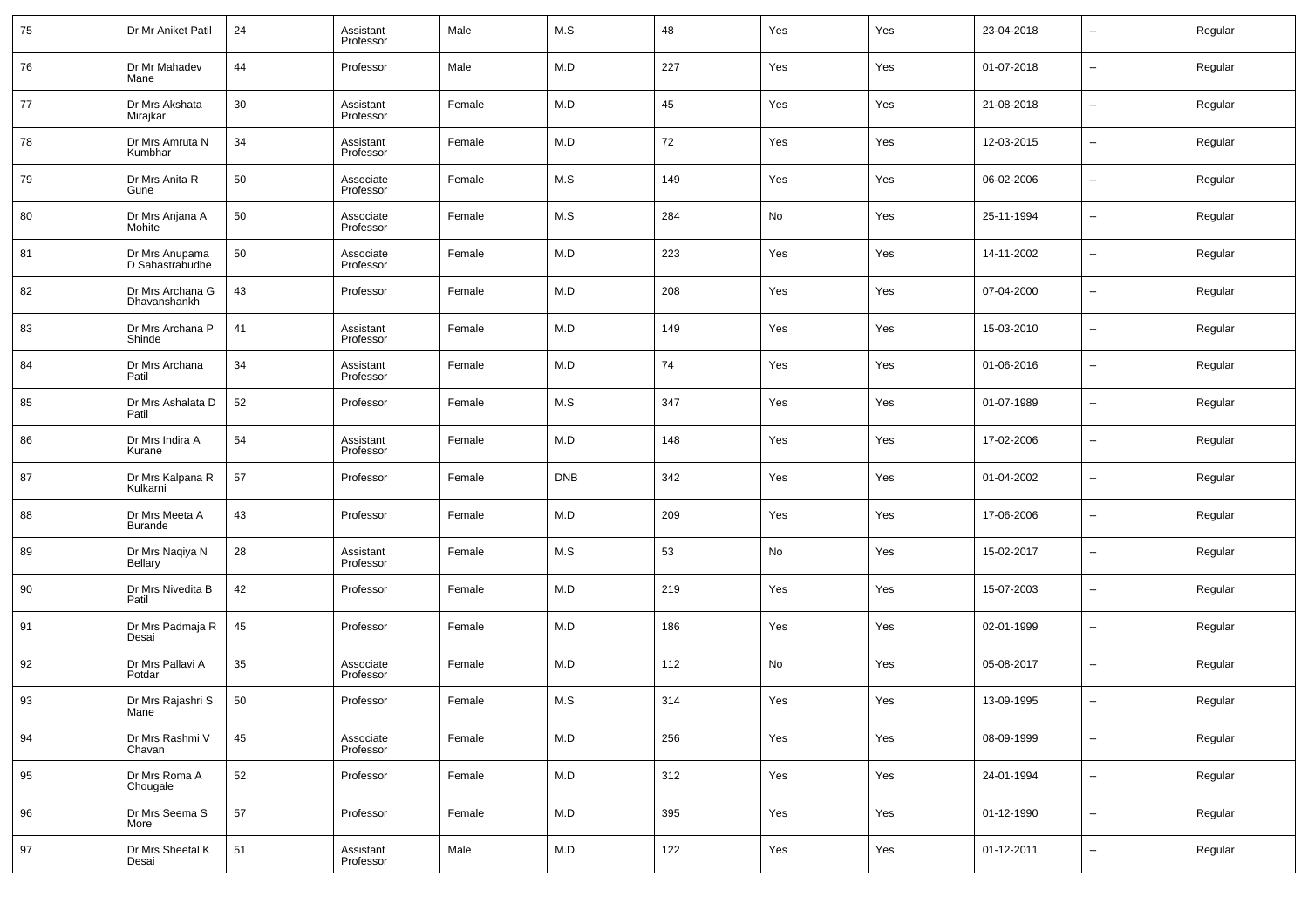| 98  | Dr Mrs Suchita<br>Deshmukh       | 33 | Assistant<br>Professor | Female | M.D        | 60  | Yes | Yes | 05-07-2018 | --                       | Regular |
|-----|----------------------------------|----|------------------------|--------|------------|-----|-----|-----|------------|--------------------------|---------|
| 99  | Dr Mrs Sunita B<br>Patil         | 37 | Associate<br>Professor | Female | M.D        | 108 | Yes | Yes | 03-07-2017 | --                       | Regular |
| 100 | Dr Mrs Sunita M<br>Tiwale        | 54 | Associate<br>Professor | Female | M.D        | 151 | Yes | Yes | 28-12-2005 | н.                       | Regular |
| 101 | Dr Mrs Sunita S<br>Patil         | 49 | Associate<br>Professor | Female | M.D        | 282 | Yes | Yes | 07-08-1994 | --                       | Regular |
| 102 | Dr Mrs Sunita S<br>Patil         | 50 | Associate<br>Professor | Female | M.D        | 261 | Yes | Yes | 02-01-1999 | --                       | Regular |
| 103 | Dr Mrs Vaishali S<br>Patil       | 38 | Professor              | Female | Ph.D       | 163 | Yes | Yes | 17-05-2006 | н.                       | Regular |
| 104 | Dr Mrs Vasudha R<br>Nikam        | 51 | Professor              | Female | M.S        | 312 | Yes | Yes | 23-07-1992 | --                       | Regular |
| 105 | Dr Mrs<br>Vasundhara P<br>Varute | 50 | Assistant<br>Professor | Female | M.S        | 149 | Yes | Yes | 01-03-2009 | --                       | Regular |
| 106 | Dr Mrs Zeenat N<br>Patavegar     | 58 | Assistant<br>Professor | Female | M.D        | 108 | Yes | Yes | 02-12-2017 | $\overline{\phantom{a}}$ | Regular |
| 107 | Dr Namdeo D<br>Bhosale           | 68 | Professor              | Male   | M.S        | 247 | Yes | Yes | 01-01-1999 | ÷.                       | Regular |
| 108 | Dr Neelima Shah                  | 51 | Associate<br>Professor | Female | M.D        | 169 | Yes | Yes | 05-10-2009 | Ξ.                       | Regular |
| 109 | Dr Nikhil P<br>Chougule          | 39 | Associate<br>Professor | Male   | M.D        | 133 | Yes | Yes | 10-06-2010 | ÷.                       | Regular |
| 110 | Dr Niranjan B Patil              | 50 | Professor              | Male   | M.D        | 255 | Yes | Yes | 01-12-2000 | Ξ.                       | Regular |
| 111 | Dr Nitin D<br>Wadhwani           | 51 | Professor              | Male   | M.D        | 290 | Yes | Yes | 15-04-2005 | --                       | Regular |
| 112 | Dr Pradeep R<br>Dindore          | 55 | Associate<br>Professor | Male   | M.S        | 246 | Yes | Yes | 20-12-2004 | --                       | Regular |
| 113 | Dr Pradip S Patil                | 57 | Professor              | Male   | M.D        | 203 | Yes | Yes | 16-03-2016 | −−                       | Regular |
| 114 | Dr Pradipkumar B<br>Patil        | 44 | Associate<br>Professor | Male   | M.S        | 216 | Yes | Yes | 01-12-2003 | --                       | Regular |
| 115 | Dr Prakas G<br>Kulkarni          | 62 | Professor              | Male   | M.S        | 262 | Yes | Yes | 23-03-1999 | --                       | Regular |
| 116 | Dr Pratap A<br>Varute            | 50 | Assistant<br>Professor | Male   | M.S        | 143 | Yes | Yes | 01-09-2009 | --                       | Regular |
| 117 | Dr Pratapsingh<br>Rathod         | 29 | Assistant<br>Professor | Male   | M.D        | 48  | Yes | Yes | 31-08-2017 | --                       | Regular |
| 118 | Dr Premchand G<br>Shadija        | 66 | Professor              | Male   | M.D        | 282 | Yes | Yes | 01-11-1995 | $\sim$                   | Regular |
| 119 | Dr Pritam P Lad                  | 41 | Professor              | Male   | <b>MDS</b> | 124 | No  | Yes | 02-02-2017 | щ.                       | Regular |
| 120 | Dr Prithviraj L<br>Jadhav        | 37 | Assistant<br>Professor | Male   | M.D        | 105 | Yes | Yes | 12-10-2012 | $\sim$                   | Regular |
| 121 | Dr Priyadarshi D<br>Ghodke       | 55 | Assistant<br>Professor | Male   | M.S        | 114 | Yes | Yes | 01-08-2014 | $\sim$                   | Regular |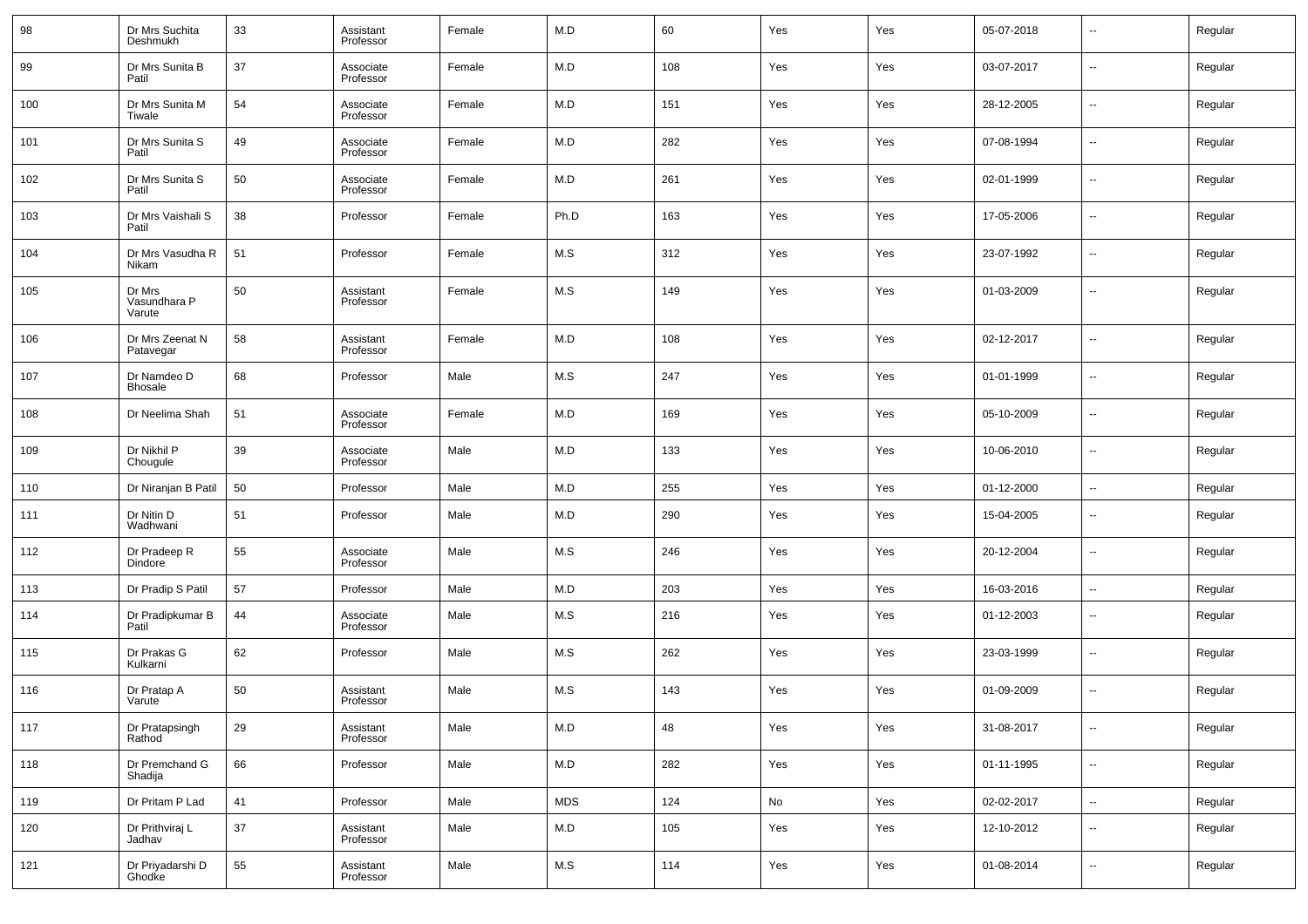| 122 | Dr Priyadarshini<br>Jadhav         | 33 | Assistant<br>Professor                              | Female | M.D        | 42  | No  | Yes | 10-08-2017 | $\overline{\phantom{a}}$ | Regular |
|-----|------------------------------------|----|-----------------------------------------------------|--------|------------|-----|-----|-----|------------|--------------------------|---------|
| 123 | Dr Rahul P<br>Maskar               | 35 | Assistant<br>Professor                              | Male   | M.D        | 59  | Yes | Yes | 19-08-2016 | $\overline{\phantom{a}}$ | Regular |
| 124 | Dr Rajendra R<br>Mane <sup>1</sup> | 45 | Assistant<br>Professor                              | Male   | M.D        | 188 | Yes | Yes | 24-05-2004 | $\overline{\phantom{a}}$ | Regular |
| 125 | Dr Rajendra S<br>Patil             | 54 | Associate<br>Professor                              | Male   | M.D        | 265 | Yes | Yes | 01-07-1999 | $\overline{\phantom{a}}$ | Regular |
| 126 | Dr Rajesh<br>Khyalappa             | 49 | Professor                                           | Male   | M.D        | 307 | Yes | Yes | 02-01-2001 | $\overline{\phantom{a}}$ | Regular |
| 127 | Dr Rajesh V Patil                  | 46 | Associate<br>Professor                              | Male   | M.D        | 180 | Yes | Yes | 01-08-2006 | $\overline{\phantom{a}}$ | Regular |
| 128 | Dr Rajiv B Kulkarni                | 62 | Associate<br>Professor                              | Male   | M.S        | 264 | Yes | Yes | 01-08-2006 | $\overline{\phantom{a}}$ | Regular |
| 129 | Dr Rakesh Kumar<br>Sharma          | 60 | Dean / Principal /<br>Director / Vice<br>Chancellor | Male   | M.D        | 308 | Yes | Yes | 01-06-2016 | $\overline{\phantom{a}}$ | Regular |
| 130 | Dr Ramesh M<br>Nigade              | 60 | Associate<br>Professor                              | Male   | M.D        | 276 | Yes | Yes | 29-12-1998 | $\overline{\phantom{a}}$ | Regular |
| 131 | Dr Ranjendra M<br>Kulkarni         | 57 | Professor                                           | Male   | M.S        | 423 | Yes | Yes | 03-02-1993 | $\overline{\phantom{a}}$ | Regular |
| 132 | Dr Ranjit V<br>Ranade              | 67 | Professor                                           | Male   | M.D        | 317 | Yes | Yes | 01-12-2014 | $\overline{\phantom{a}}$ | Regular |
| 133 | Dr Ravindra M<br>Shinde            | 55 | Associate<br>Professor                              | Male   | M.D        | 249 | Yes | Yes | 01-12-2000 | $\overline{\phantom{a}}$ | Regular |
| 134 | Dr Ravindra S<br>Patil             | 57 | Assistant<br>Professor                              | Male   | M.S        | 98  | Yes | Yes | 15-12-2011 | $\overline{\phantom{a}}$ | Regular |
| 135 | Dr Reena A Dighe                   | 56 | Assistant<br>Professor                              | Female | M.D        | 330 | Yes | Yes | 01-01-1991 | $\overline{\phantom{a}}$ | Regular |
| 136 | Dr Rekha R<br>Khyallapa            | 49 | Associate<br>Professor                              | Female | M.S        | 266 | Yes | Yes | 01-08-2001 | $\overline{\phantom{a}}$ | Regular |
| 137 | Dr Sachin O<br>Phirke              | 47 | Professor                                           | Male   | M.S        | 215 | Yes | Yes | 23-01-2017 | $\overline{\phantom{a}}$ | Regular |
| 138 | Dr Sachin S<br>Babanagar           | 38 | Assistant<br>Professor                              | Male   | <b>DNB</b> | 114 | Yes | Yes | 01-06-2014 | $\overline{\phantom{a}}$ | Regular |
| 139 | Dr Sagar R<br>Dombe                | 35 | Associate<br>Professor                              | Male   | <b>MDS</b> | 132 | Yes | Yes | 01-08-2009 | $\overline{\phantom{a}}$ | Regular |
| 140 | Dr Saiprasad O<br>Kavthekar        | 46 | Associate<br>Professor                              | Male   | M.D        | 148 | Yes | Yes | 01-04-2009 |                          | Regular |
| 141 | Dr Salim A Lad                     | 50 | Professor                                           | Male   | M.S        | 207 | Yes | Yes | 13-03-2003 | $\overline{\phantom{a}}$ | Regular |
| 142 | Dr Sandeep S<br>Kadam              | 51 | Associate<br>Professor                              | Male   | M.D        | 223 | Yes | Yes | 05-09-2002 | $\overline{\phantom{a}}$ | Regular |
| 143 | Dr Sandip B Patil                  | 42 | Assistant<br>Professor                              | Male   | M.S        | 130 | Yes | Yes | 24-01-2017 | $\overline{\phantom{a}}$ | Regular |
| 144 | Dr Sangita Desai                   | 49 | Assistant<br>Professor                              | Female | M.D        | 165 | Yes | Yes | 08-03-2010 | ۰.                       | Regular |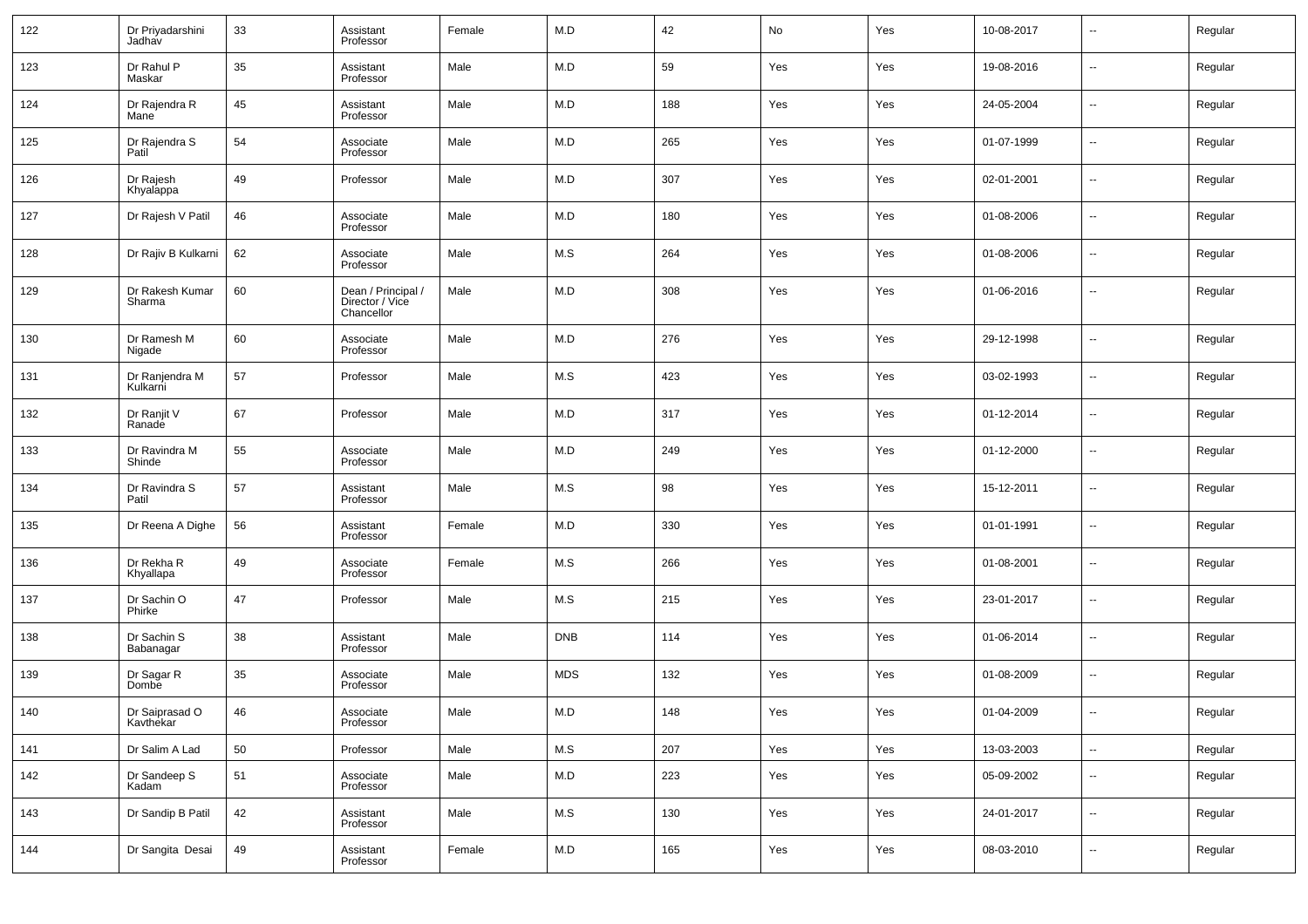| 145 | Dr Shailendra D<br>Mane          | 52 | Associate<br>Professor | Male   | M.D        | 210 | Yes | Yes | 20-03-1998 | $\overline{\phantom{a}}$ | Regular |
|-----|----------------------------------|----|------------------------|--------|------------|-----|-----|-----|------------|--------------------------|---------|
| 146 | Dr Shashikant R<br>Kulkarni      | 68 | Professor              | Male   | M.D        | 216 | Yes | Yes | 01-06-2015 | ⊷                        | Regular |
| 147 | Dr Sheetal A<br>Murchite         | 42 | Associate<br>Professor | Male   | M.S        | 162 | Yes | Yes | 22-05-2007 | ⊷                        | Regular |
| 148 | Dr Shimpa<br>Sharma <sup>1</sup> | 53 | Professor              | Female | M.D        | 253 | Yes | Yes | 03-09-2015 | $\overline{\phantom{a}}$ | Regular |
| 149 | Dr Shwetha K M                   | 34 | Assistant<br>Professor | Female | M.D        | 71  | Yes | Yes | 01-03-2016 | ⊶.                       | Regular |
| 150 | Dr Smita S<br>Kudalkar           | 40 | Assistant<br>Professor | Female | M.D        | 87  | Yes | Yes | 15-04-2014 | $\overline{\phantom{a}}$ | Regular |
| 151 | Dr Snehdeep S<br>Patil           | 34 | Associate<br>Professor | Male   | M.D        | 107 | Yes | Yes | 01-08-2012 | ⊶.                       | Regular |
| 152 | Dr Sonal A<br>Walawalkar         | 42 | Associate<br>Professor | Female | M.D        | 219 | Yes | Yes | 03-02-2004 | $\overline{\phantom{a}}$ | Regular |
| 153 | Dr Suhas P<br>Kulkarni           | 52 | Associate<br>Professor | Male   | M.D        | 127 | Yes | Yes | 01-04-2009 | ⊷                        | Regular |
| 154 | Dr Sunetra G<br>Deshpande        | 49 | Assistant<br>Professor | Female | M.D        | 210 | Yes | Yes | 01-10-2003 | $\overline{\phantom{a}}$ | Regular |
| 155 | Dr Suraj G Dighe                 | 49 | Assistant<br>Professor | Male   | M.S        | 138 | Yes | Yes | 01-06-2015 | $\overline{\phantom{a}}$ | Regular |
| 156 | Dr Suruchi M<br>Pawar            | 39 | Assistant<br>Professor | Female | M.D        | 111 | Yes | Yes | 02-04-2012 | $\overline{\phantom{a}}$ | Regular |
| 157 | Dr Sushant Mohite                | 29 | Assistant<br>Professor | Male   | M.D        | 48  | Yes | Yes | 02-12-2017 | $\overline{\phantom{a}}$ | Regular |
| 158 | Dr Sushil R<br>Shreshthi         | 45 | Assistant<br>Professor | Male   | M.S        | 74  | Yes | Yes | 01-06-2015 | ⊷                        | Regular |
| 159 | Dr Sushma Jotkar                 | 47 | Professor              | Female | M.D        | 267 | Yes | Yes | 28-02-1997 | $\overline{\phantom{a}}$ | Regular |
| 160 | Dr Tulsidas A<br>More            | 62 | Assistant<br>Professor | Male   | M.D        | 74  | Yes | Yes | 21-07-2014 | ⊷                        | Regular |
| 161 | Dr Uday V Ghate                  | 52 | Assistant<br>Professor | Male   | M.S        | 100 | Yes | Yes | 02-04-2016 | $\overline{\phantom{a}}$ | Regular |
| 162 | Dr Uddhav A Patil                | 63 | Associate<br>Professor | Male   | M.S        | 325 | Yes | Yes | 03-02-2004 | ⊷                        | Regular |
| 163 | Dr Umesh D Jain                  | 34 | Assistant<br>Professor | Male   | <b>DNB</b> | 90  | No  | Yes | 01-02-2017 | --                       | Regular |
| 164 | Dr Vaishali V<br>Gaikwad         | 47 | Professor              | Female | M.S        | 287 | Yes | Yes | 20-10-1999 | ⊷                        | Regular |
| 165 | Dr Vasudha D<br>Sawant           | 51 | Associate<br>Professor | Female | M.D        | 226 | Yes | Yes | 30-06-2004 | н.                       | Regular |
| 166 | Dr Venugopal NT                  | 53 | Associate<br>Professor | Male   | Ph.D       | 349 | Yes | Yes | 08-07-1989 | $\sim$                   | Regular |
| 167 | Dr Vijay Kumar S<br>Patil        | 59 | Professor              | Male   | M.D        | 432 | Yes | Yes | 09-10-1991 | $\sim$                   | Regular |
| 168 | Dr Vijay S<br>Nagaonkar          | 39 | Assistant<br>Professor | Male   | M.D        | 75  | Yes | Yes | 01-06-2015 | $\sim$                   | Regular |